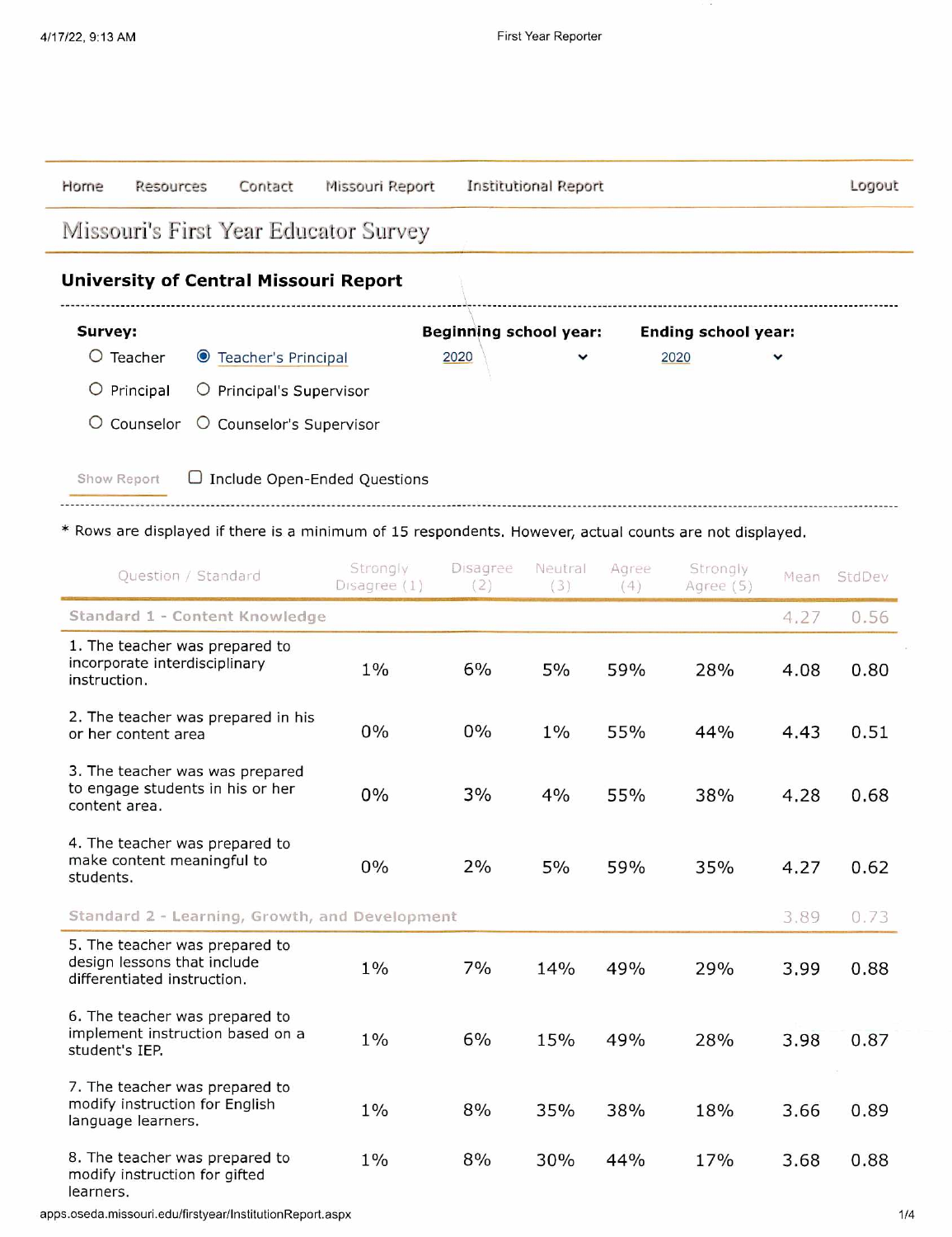| 4/17/22, 9:13 AM                                                                                            |       |       | First Year Reporter |     |     |      |      |  |  |
|-------------------------------------------------------------------------------------------------------------|-------|-------|---------------------|-----|-----|------|------|--|--|
| 9. The teacher was prepared to<br>create lesson plans to engage all<br>learners.                            | 0%    | 3%    | 12%                 | 56% | 29% | 4.12 | 0.72 |  |  |
| Standard 3 - Curriculum Implementation                                                                      |       |       |                     |     |     | 4.13 | 0.65 |  |  |
| 10. The teacher was prepared to<br>deliver lessons based on<br>curriculum standards.                        | $0\%$ | 2%    | 6%                  | 60% | 32% | 4.23 | 0.63 |  |  |
| 11. The teacher was prepared to<br>deliver lessons for diverse<br>learners.                                 | $1\%$ | 5%    | 12%                 | 56% | 27% | 4.04 | 0.80 |  |  |
| Standard 4 - Critical Thinking                                                                              |       |       |                     |     |     | 4.00 | 0.77 |  |  |
| 12. The teacher was prepared to<br>implement a variety of<br>instructional strategies.                      | 0%    | 8%    | 11%                 | 53% | 28% | 4.02 | 0.84 |  |  |
| 13. The teacher was prepared to<br>engage students in critical<br>thinking.                                 | 0%    | 5%    | 19%                 | 48% | 28% | 4    | 0.81 |  |  |
| 14. The teacher was prepared to<br>model critical thinking and<br>problem solving.                          | 0%    | 8%    | 15%                 | 48% | 29% | 3.98 | 0.88 |  |  |
| Standard - N/A                                                                                              |       |       |                     |     |     |      |      |  |  |
| 15. The teacher was prepared to<br>use technology to enhance student<br>learning.                           | 0%    | 2%    | 7%                  | 62% | 28% | 4.17 | 0.65 |  |  |
| Standard 5 - Positive Classroom Environment                                                                 |       |       |                     |     |     | 4.12 | 0.70 |  |  |
| 16. The teacher was prepared to<br>create a classroom environment<br>that encourages student<br>engagement. | $1\%$ | $0\%$ | 9%                  | 54% | 36% | 4.25 | 0.68 |  |  |
| 17. The teacher was prepared to<br>use a variety of classroom<br>management strategies.                     | 2%    | 8%    | 13%                 | 51% | 26% | 3.92 | 0.93 |  |  |
| 18. The teacher was prepared to<br>manage a variety of discipline<br>issues.                                | 2%    | 13%   | 15%                 | 43% | 26% | 3.78 | 1.05 |  |  |
| 19. The teacher was prepared to<br>motivate his or her students to<br>learn.                                | $0\%$ | 5%    | 6%                  | 51% | 38% | 4.23 | 0.76 |  |  |
| 20. The teacher was prepared to<br>keep his or her students on task.                                        | $0\%$ | 6%    | 11%                 | 52% | 31% | 4.08 | 0.81 |  |  |
| 21. The teacher was prepared to<br>foster positive student<br>relationships.                                | $0\%$ | 3%    | 3%                  | 43% | 50% | 4.41 | 0.70 |  |  |
| 22. The teacher was prepared to<br>facilitate smooth transitions for his<br>or her students.                | $0\%$ | 3%    | 11%                 | 50% | 36% | 4.19 | 0.75 |  |  |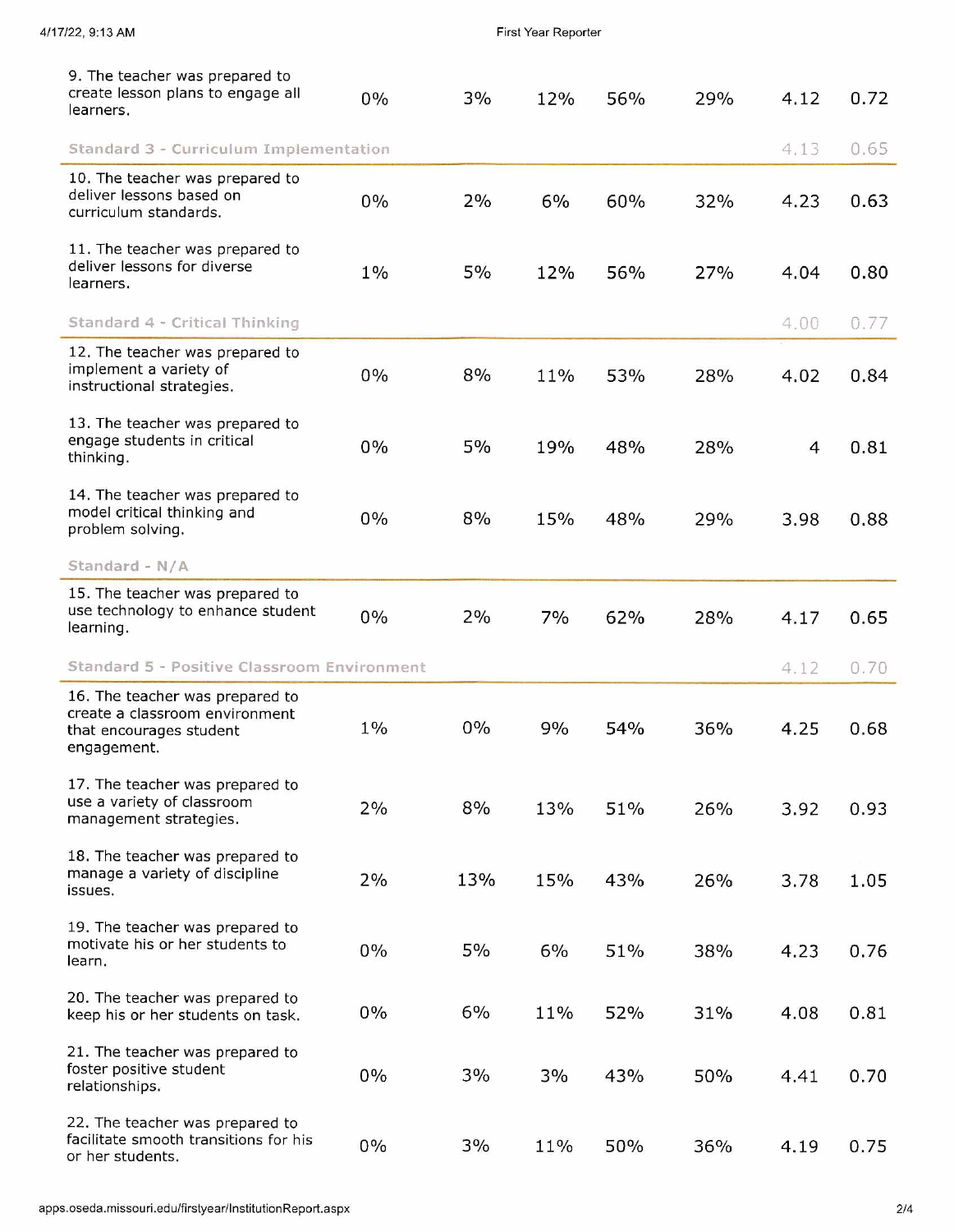| 7/22, 9:13 AM |                                                                                                                                |       |       | First Year Reporter |     |     |      |      |
|---------------|--------------------------------------------------------------------------------------------------------------------------------|-------|-------|---------------------|-----|-----|------|------|
|               | Standard 6 - Effective Communication                                                                                           |       |       |                     |     |     | 4.21 | 0.59 |
|               | 23. The teacher was prepared to<br>use effective communication<br>strategies to foster learning.                               | 0%    | 2%    | 8%                  | 55% | 35% | 4.23 | 0.69 |
|               | 24. The teacher was prepared to<br>effectively communicate with<br>parents.                                                    | 0%    | $5\%$ | 13%                 | 50% | 32% | 4.08 | 0.81 |
|               | 25. The teacher was prepared to<br>effectively communicate with all<br>staff.                                                  | 0%    | 2%    | 12%                 | 51% | 35% | 4.2  | 0.71 |
|               | 26. The teacher was prepared to<br>promote respect for diverse<br>cultures, genders, and intellectual<br>/ physical abilities. | 0%    | $1\%$ | 9%                  | 50% | 40% | 4.30 | 0.65 |
|               | 27. The teacher was prepared to<br>use technology as a<br>communication tool.                                                  | 0%    | 2%    | 6%                  | 53% | 39% | 4.3  | 0.65 |
|               | 28. The teacher was prepared to<br>enhance students' skills in using<br>technology as a communication<br>tool.                 | 0%    | 2%    | 12%                 | 56% | 30% | 4.14 | 0.70 |
|               | Standard 7 - Student Assessment and Data Analysis                                                                              |       |       |                     |     |     | 4.05 | 0.63 |
|               | 29. The teacher was prepared to<br>use assessments to evaluate<br>learning.                                                    | $0\%$ | $0\%$ | 12%                 | 58% | 30% | 4.18 | 0.62 |
|               | 30. The teacher was prepared to<br>develop assessments to evaluate<br>learning.                                                | 0%    | 2%    | 12%                 | 62% | 24% | 4.08 | 0.66 |
|               | 31. The teacher was prepared to<br>analyze assessment data to<br>improve instruction.                                          | $0\%$ | 5%    | 16%                 | 56% | 23% | 3.98 | 0.76 |
|               | 32. The teacher was prepared to<br>help students set learning goals<br>based on assessment results.                            | $0\%$ | 7%    | 15%                 | 54% | 24% | 3.95 | 0.82 |
|               | 33. The teacher was prepared to<br>work with colleagues to set<br>learning goals using assessment<br>results.                  | $0\%$ | 3%    | 12%                 | 60% | 25% | 4.08 | 0.70 |
|               | Standard 8 - Professionalism                                                                                                   |       |       |                     |     |     | 4.12 | 0.68 |
|               | 34. The teacher was prepared to<br>analyze data to reflect on areas for<br>professional growth.                                | 0%    | $5\%$ | 16%                 | 53% | 26% | 4.01 | 0.78 |
|               | 35. The teacher was prepared to<br>reflect on his or her practices for<br>professional growth.                                 | $0\%$ | 2%    | 8%                  | 55% | 35% | 4.22 | 0.68 |
|               | Standard 9 - Professional Collaboration                                                                                        |       |       |                     |     |     | 4.17 | 0.62 |
|               | 36. The teacher was prepared to<br>collaborate with colleagues to                                                              | $0\%$ | $0\%$ | 6%                  | 57% | 37% | 4.31 | 0.58 |